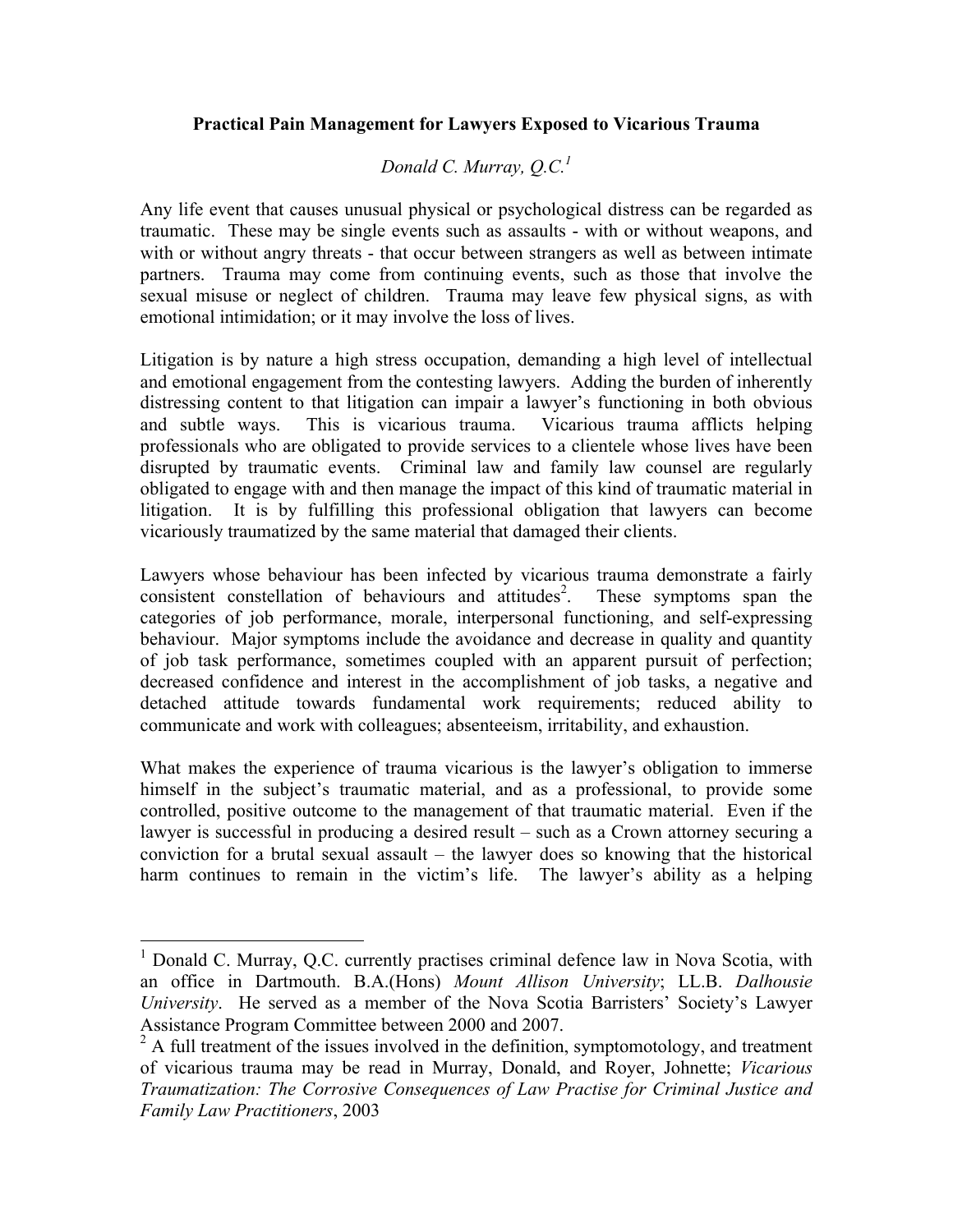*Donald C. Murray, Q.C.;* Practical Pain Management for Lawyers Exposed to Vicarious Trauma COLAP Conference: Halifax 2007 Page 2 of 11

professional to "fix" the harm in these kinds of cases is quite limited most of the time. Even the litigation "winners" will be afflicted by vicarious trauma.

The problems lawyers experience as a result of vicarious trauma do not depend so much on how horrible the traumatic material appears to be. Vicarious traumatization emerges as the effect of the process of managing through traumatic material over time. The condition is not the product of a single moment of confrontation with a sudden traumatic event. However, although no one is immune, neither are helping professionals helpless in the face of the traumatic experience. Any problems experienced in a lawyer's practise and personal life because of vicarious trauma betray that lawyer's failure – and the failure of that lawyer's colleagues - to properly manage the personal impact of the traumatic material.

The purpose of this paper is provide an outline of the types of practical steps that lawyers should take on their own to dissipate the most seriously disabling effects of vicarious trauma. These steps should permit a lawyer to avoid serious degradation of his litigation skills during or after a particular difficult trial or series of trials. More important, these initiatives should contribute to the lawyer's ability to consistently enjoy personal growth, to obtain task satisfaction, and to provide caring, sensitive, and responsive litigation services to her clients, even while struggling with traumatic material. These are strategies intended to maintain lawyers as competent, helping professionals.

There are two branches to effective pain management in this area. There are things a lawyer and her colleagues can do together. There are other things more appropriately done by the lawyer alone. I will deal first with the things that a lawyer can do about this kind of pain in conjunction with her colleagues.

A successful law practise will establish the following three kinds of initiatives as automatic, pre-emptive responses to the threats posed by their clients' traumatic material:

## *Vents*

The primary way for a lawyer to dissipate the impact of traumatic material is to find an opportunity to disgorge that material in a safe and accepting environment. This means that a lawyer should make an opportunity to express in words to others (1) what is personally and professionally disturbing about the traumatic material; (2) how the person senses the material is affecting him and his practise; and (3) how the person intends to respond to these personal and professional effects.

This kind of opportunity is seen as essential in team health care practices<sup>3</sup>. Since vicarious trauma affects personal reactions to others, and professional service delivery,

<sup>&</sup>lt;sup>3</sup> Munroe, James F., et al., "Preventing Compassion Fatigue: A Team Treatment Model", in Figley, Charles R., ed.; *Compassion Fatigue*, Brunner/Mazel, Publishers (New York:1995), at pp.209ff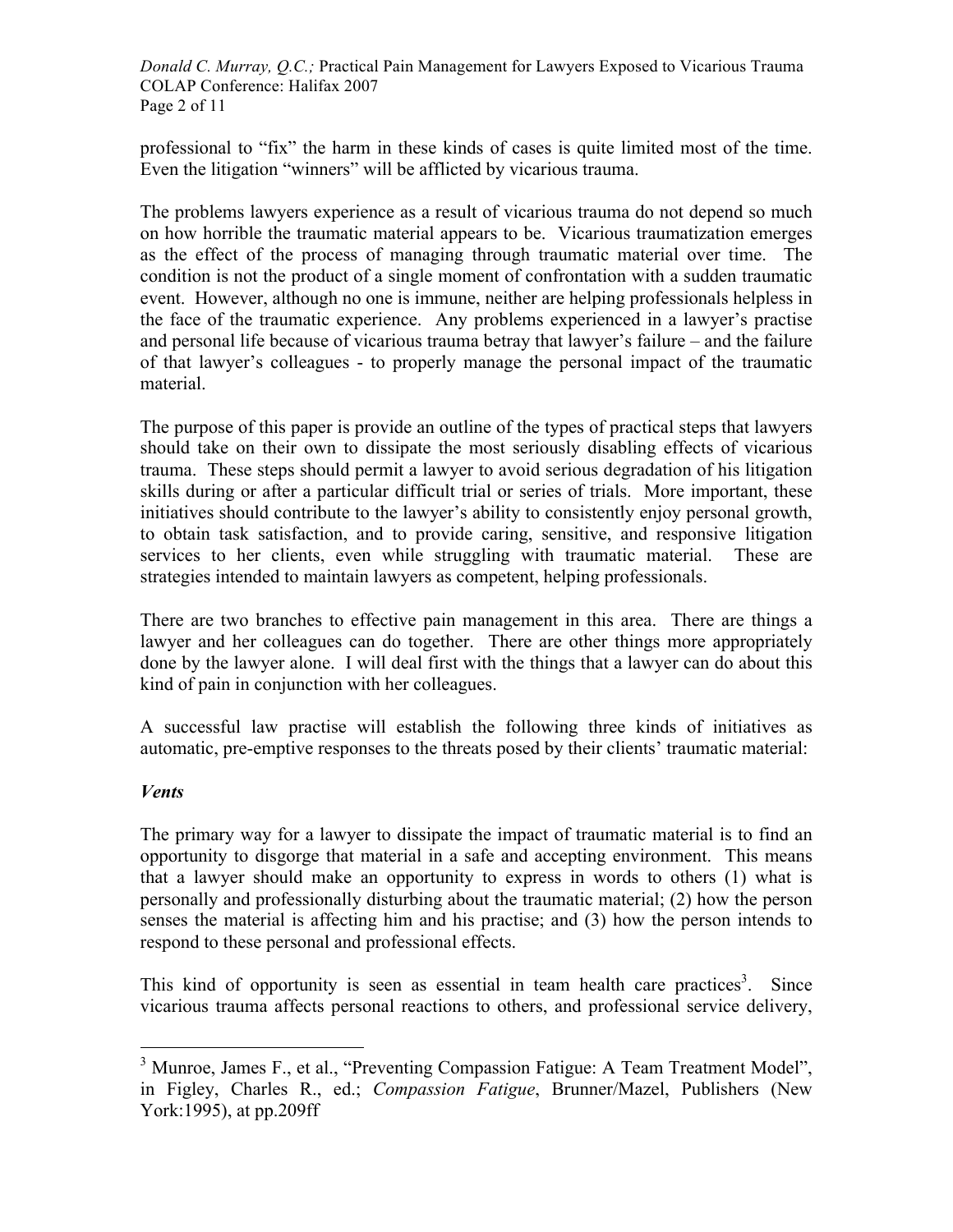*Donald C. Murray, Q.C.;* Practical Pain Management for Lawyers Exposed to Vicarious Trauma COLAP Conference: Halifax 2007 Page 3 of 11

these teams have recognized that every team member's reactions are legitimate and should be recognized and validated. By having each team member express any concerns in a supportive environment, and with an attitude that the speaker and his fellowpractitioners intend to do something about those concerns, there is no sense that the affliction betrays some professional weakness or lack of competence.

Unfortunately, lawyers, litigators, and the legal profession in general, tend to reward silence by lawyers about *how their work affects them.* Lawyers tend not to be rewarded with increased responsibility, and workload, and money, when they dare to express the thought that the problems that have shattered their clients' lives have also unsettled them. Without a vent, lawyers managing traumatic material in litigation will tend instead to internalize the inevitable human distress of traumatic material. The emotional distress will likely fester unacknowledged until it has made the lawyer disconnected from his professional empathic role, and dissatisfied with the litigated solution to his client's problem. He will assess his professional involvement in the case as having solved very, very little.

So it is important to take the opportunity to talk to others about what is troubling, how it seems to be affecting the lawyer's professional approach, and how to eradicate or blunt any continuing effect that the material is threatening to have on the lawyer's practise.

## *Re-locators: people who can share the understanding/experience and give regained perspective*

Part of any communication about how a client's traumatic material is affecting the lawyer involves the affected lawyer giving voice to the pains, consequences, and coping strategies that he believes have been generated by his contact with that material. However, in order to complete the *communication*, the lawyer needs his voice to be heard and reflected by others who have shared similar experiences. Simply talking to the taxi driver or hairdresser doesn't carry the same benefit. Besides, confidentiality obligations would prevent that.

This process of speaking, and then hearing a true, confirming response from a peer, is what keeps any care provider from wandering off into the wilderness of solitude. The danger of solitude at such a time is that on his own, the lawyer may begin to self-blame. The lawyer may begin to believe that his inability to solve the client's traumatic problem is due to some fault or failure on his part. He begins to be seduced into thinking that perhaps if only he was a little more perfect, he could have produced better results – even when any reasonable lawyer might see that such a better result was always impossible.

Speaking a concern, and then hearing a supportive response from a fellow professional, provides the affected lawyer with a sense that there is a collegial or familial understanding about how his work burdens him. He is reaffirmed in the belief that he remains part of a professional community that shares an appreciation of the unique demands and stresses of that lawyer's kind of practise. Peers can effectively remind the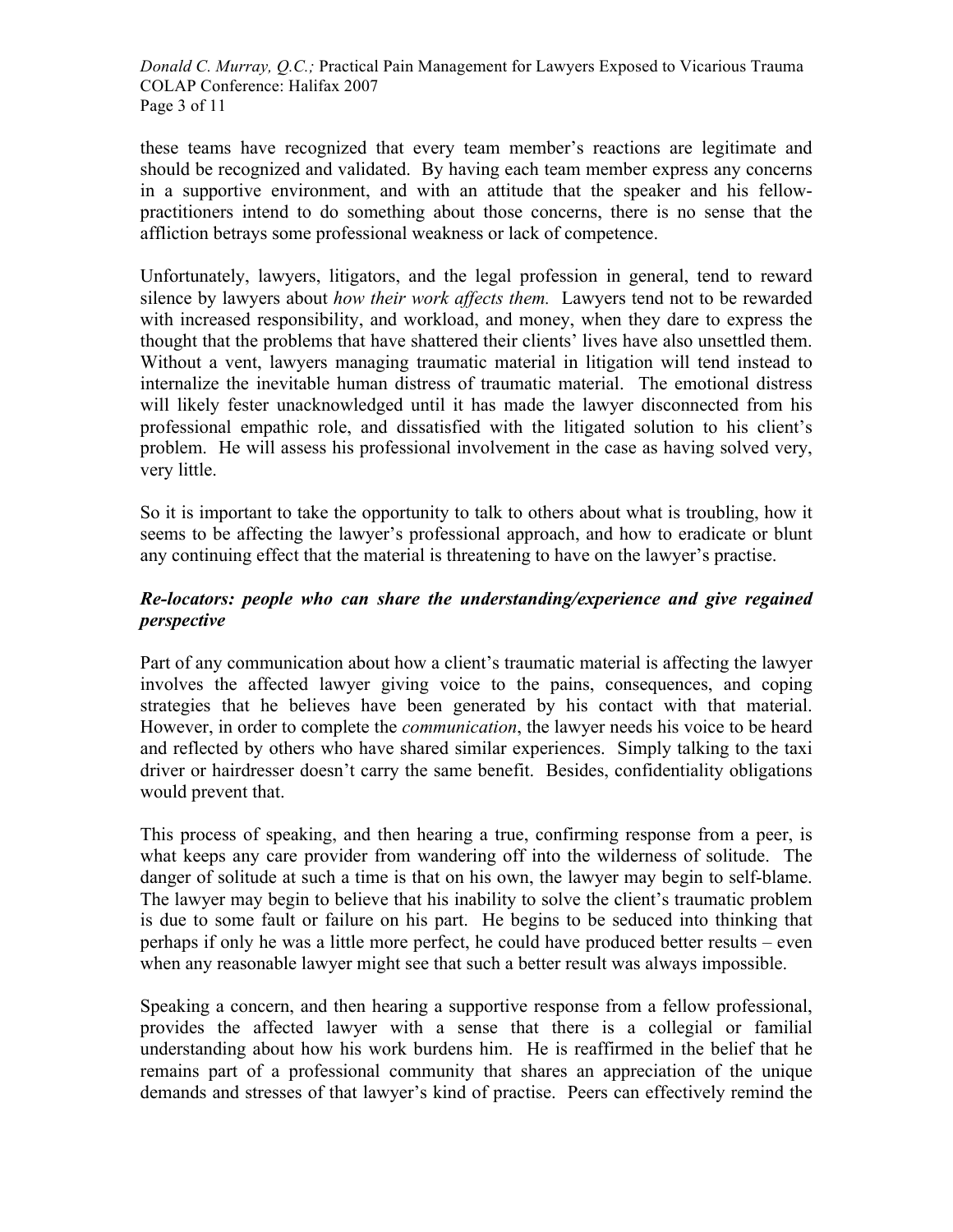*Donald C. Murray, Q.C.;* Practical Pain Management for Lawyers Exposed to Vicarious Trauma COLAP Conference: Halifax 2007 Page 4 of 11

lawyer that the impacts he feels from the traumatic material are not so unusual. The lawyer can be heartened by hearing other lawyers affirm that they too often feel the same debilitating effects on their sense of competence in relation to the same kind of cases.

A tangible result of supportive, collegial feedback is that the suffering lawyer can also be reminded that it is often sufficient to provide "good enough" service; that it is unnecessary to become distraught about the failure to deliver some ideal level of service – *because even perfect service can't change the harm caused by the traumatic material.*  The experience of colleagues also reminds the lawyer that he is not obligated in his professional capacity to take ownership of or responsibility for the effects of the traumatic material in doing his work.

Therefore, by speaking out about his own burden, and then hearing about how the same burden has weighed on his colleagues, a lawyer is able to re-locate himself within the mainstream of his legal community, and within the mainstream of how legal services are appropriately provided to clients who have suffered horrible life circumstances. This reestablishes the essential grounding every lawyer needs in order to continue to function effectively.

## *Remind yourself of the value that you are working to achieve*

Each lawyer should have some sense of avocation, some overarching career purpose. If she doesn't, then there are less stressful ways to earn better livings. Whether it is an abstract sense of doing justice, or a more concrete belief that her legal skills are sufficiently desirable that they can be sold to clients for value, each lawyer should be able to approach each workday with a sense that she is spending her own short lifetime this way for a positive reason. The question asked is, why is she a lawyer?

The mundane repetitiveness and the relentless demands of legal practise, which often involve a lawyer being a servant to client-defined imperatives, or partner-imposed billing targets, or court-imposed obligations, can cause a lawyer to lose any sense of real control over her day, her life, and her career. By responding to the client or partner or court demands, the personal aspirations and needs of a lawyer are regularly de-prioritized. Any personal, psychic fulfillment to be expected from lawyering may rapidly disappear from the scale.

While it is difficult for lawyers to privilege their own psychological needs in the course of acting as a servant and service provider to others, the problem is compounded when the lawyer encounters traumatic material in the course of practise. Not only do the lawyer's psychological needs matter less, but the work itself becomes damaging to the lawyer's own psychological equilibrium.

Late in the morning of a day spent defending a crack addicted offender who has choked and robbed an elderly grandmother in a public park, the public defender may legitimately gaze off into the distance and wonder whether this was what she dreamed of doing when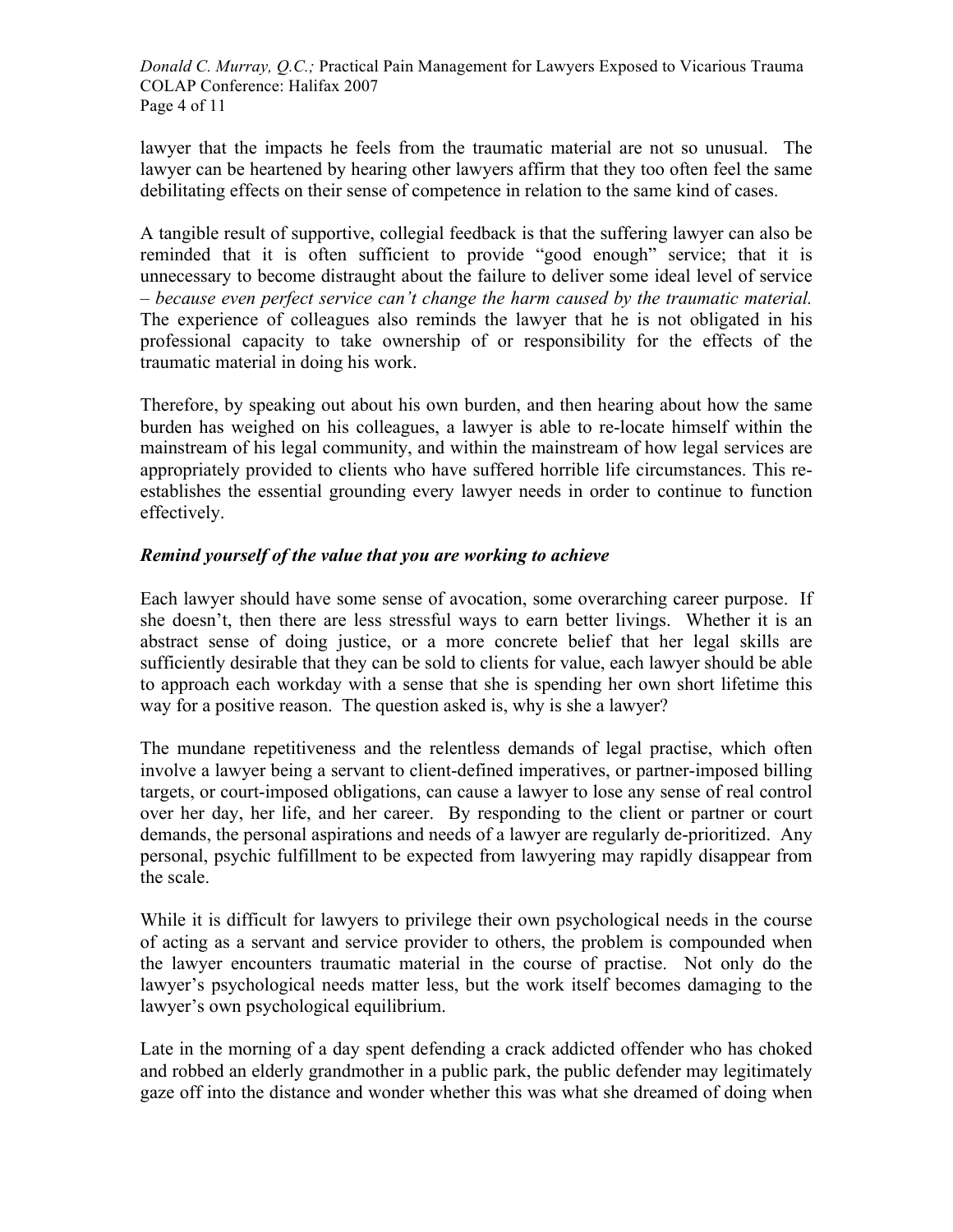*Donald C. Murray, Q.C.;* Practical Pain Management for Lawyers Exposed to Vicarious Trauma COLAP Conference: Halifax 2007 Page 5 of 11

applying to attend law school. Feeling that she has to do it in order to earn the money to pay her assistant, and maybe some of the rent, exacerbates the lawyer's concern about her life choices.

It is when faced with these kinds of crises that a lawyer must be able to return to some fundamental articulation of her core value – not only as a lawyer, but also as a member of the community and as a person. It is by articulating her core value, and being able to remeasure herself against it, that a lawyer should be able to remind herself that she is not only serving her legal role, but also serving her own personal growth needs.

This public defender may define her work, perhaps, as facilitating the maintenance of a just and compassionate society. Adopting this self-definition, the lawyer is able to buttress her sense of personal self-worth even while struggling with bad facts. The fact that she can perform her role consistently, and well, despite the traumatic material through which she must negotiate, becomes for her a source of pride. Articulating her value allows her to maintain self-esteem, instead of allowing the minutiae of her work to be a cause for self-loathing.

*These first three strategies have been focused on practise behaviours. The strategies which follow are more personal, and best pursued by the lawyer on her own. These strategies tend to point the lawyer outwards, away from her legal practise, in hopes that her experience of life as a more rounded and complete human being will leave her less vulnerable to the effects of vicarious trauma.*

## *Maintain alternative intellectual pursuits*

Daily legal work is intellectually demanding in terms of time, attention, and mental effort. We have also trained hard to think like lawyers. Because of that it is difficult for some lawyers to accept that thinking through a problem like a lawyer is not always useful for a client – particularly a client disturbed by traumatic material. It can also be paralyzing for the lawyer.

If the lawyer's only intellectual focus is "the law", there can be a tendency for the lawyer to persistently and desperately look for answers about the harms of traumatic material in the places where he is familiar with looking – such as the law reports. He will find none. This devoted lawyer who limits himself to looking for legal answers to the problems posed by traumatic material will often be dogged in his quest. He will give the impression of pursuing perfection. Yet he is engaged in a doomed, fruitless search. Finding no satisfying answer for the client's problem in the law, the dogged "perfectionist" may eventually withdraw, become uncommunicative, and attempt to avoid further work on the problem.

When this happens, it is the realization of a real risk in dealing with any traumatic material: that the traumatic material will overwhelm the lawyer  $-$  just as it has overwhelmed the client. The traumatic material is utterly outside his client's usual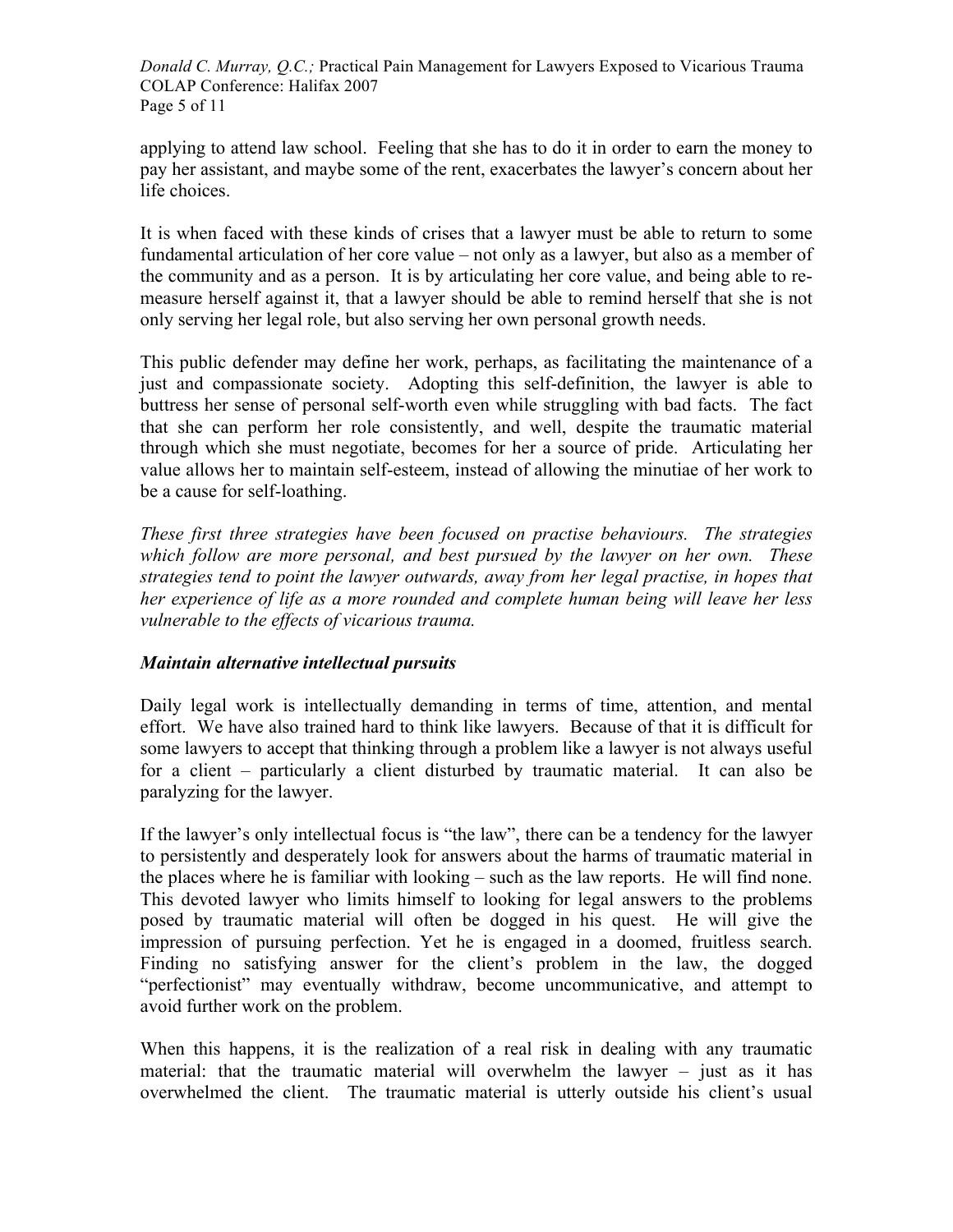*Donald C. Murray, Q.C.;* Practical Pain Management for Lawyers Exposed to Vicarious Trauma COLAP Conference: Halifax 2007 Page 6 of 11

frames of reference for human interaction. It should be recognized as also utterly outside the lawyer's own usual frame of reference for solving legal problems.

One antidote for this kind of behaviour is for a lawyer to use her considerable mental skills to think and to learn about different, non-legal things. Even if the lawyer accustomed to analyzing appellate case law takes some time to analyze baseball statistics and probabilities, that simple intellectual diversion should maintain the lawyer's ability to escape from predictable but less productive thinking patterns.

Thinking about alternate ways of arriving at solutions to non-legal problems, and engaging in thinking which does not carry the constant anxiety of unhappy consequences, are two things that lawyers should practise. This kind of alternative thinking can prevent the mind from falling into the traditional legal rut: a belief that there is only one way to think, that there is only one right answer to a legal problem, or that there are only two classes of information – the relevant and the irrelevant.

Alternative intellectual pursuits thus have two values: they develop a lawyer's mental capacity to think in multiple ways, and they serve as a reminder to lawyers that there are different, non-legal ways to understand the world. With both of these values being served, the shattering effects of traumatic material can be significantly lessened. The effort required to engage with traumatic material, and to empathize with its casualties, becomes less strange and less disconcerting. Having a different way to think and to understand better equips the lawyer to step outside of his own head in order to deal effectively with experiences that are strikingly different and abnormal.

## *Engage in a creative intellectual activity*

Traumatic material can have a deadening effect on a person's spirit. Often the experience of trauma is associated with having to confront the dehumanizing behaviour of one human being toward another. In war crimes, and in urban gang violence, this becomes magnified into the dehumanizing of groups of people by other groups. The experience of that kind of trauma, even vicariously, seems beyond comprehension. It is certainly beyond any easy words. If that uncommon kind of trauma experience is to find an outlet, it may require an unconventional outlet.

When confronted and then immersed in traumatic material, lawyers and other helping professionals may not fully understand the extent of its impact upon them. While they may be able to articulate the impacts that they perceive intellectually, lawyers who are affected may not have as firm a grip on how the traumatic material has affected their ability to feel, and to express their feelings. That is why therapists dealing with those who are vicariously traumatized encourage their clients to paint, to sculpt, to sing, to dance, to make films, to write poems and to tell stories.

It is through this intuitive, subconscious, creative kind of expression that the deepest wounds of vicarious traumatization can be exposed. Those wounds can be exposed, and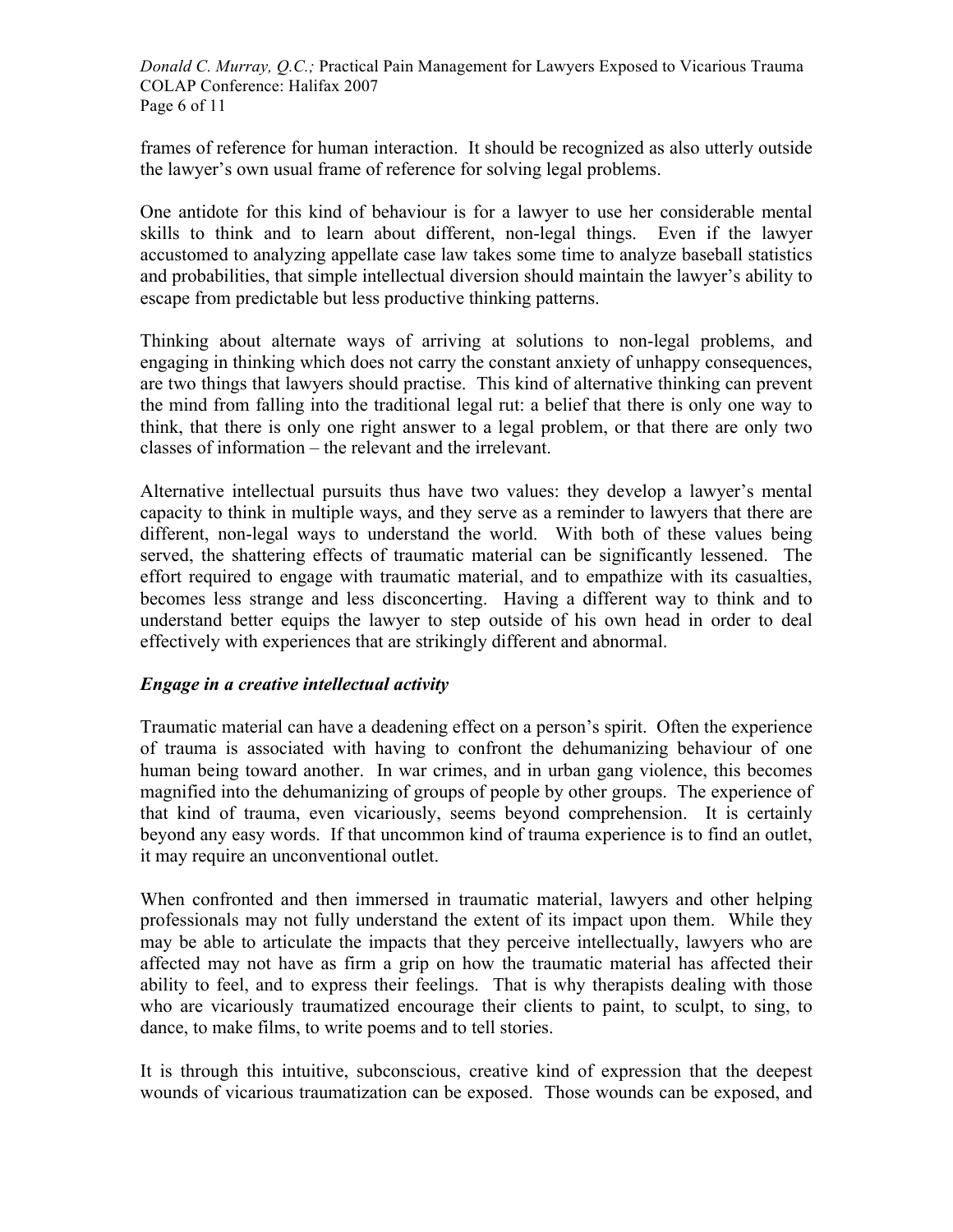*Donald C. Murray, Q.C.;* Practical Pain Management for Lawyers Exposed to Vicarious Trauma COLAP Conference: Halifax 2007 Page 7 of 11

the harm expressed, without the lawyer needing to be consciously aware that a wound even existed. The kind of creative pursuits identified above can unlock this kind of expression.

For those who have no established creative habit, several exercises have been developed that can be used in a therapy context to bleed out portions of the traumatic harm, though these are not as effective as ongoing coping strategies<sup>4</sup>. Such repair-oriented exercises are less capable of being incorporated consistently into a lawyer's practise of daily selfmanagement than, for example, a regular avocation to painting or writing poetry would be.

## *Get physical and keep physical*

Those who have been traumatized often feel disconnected from their bodies – either because their body was the vehicle of the abuse, or because it was the potential target of intimidating, threatened harm. Their recovery will involve a process of reconnecting their bodies to a positive, healthy concept of who they are<sup>5</sup>.

Some of the specific symptoms which afflict the vicariously traumatized include lack of energy, sleeplessness, hypervigilence, respiratory stress, and a sense of exhaustion. These are physiological responses which betray anxiety. These are generally the physiological responses which our bodies display when confronted with overwhelming feelings of grief and of fear. The same responses emerge as an expression of the desire to avoid the uncomfortable content of traumatic material.

Vicarious trauma effectively chills lawyers with a realization of the capacity of their own bodies to create and to suffer harm. This can, just as with trauma victims, estrange a lawyer from her own body. Recovery from this condition requires the care-provider to use her body in a positive, healthy way. Because of the insidious and debilitating physical consequences that unchallenged vicarious traumatization can have, it is particularly important for lawyers who routinely confront traumatic material in their work to develop and to maintain a consistent physical exercise routine.

Just as it takes practise to become an effective litigator, it takes physiological and emotional practise to control or to manage the body's physiological responses. Performance athletes understand and train specifically for this so that the anxieties of competition can be managed. Lawyers who litigate must learn to do the same.

 <sup>4</sup> *e.g.,* Saakvitne, Karen W., and Pearlman, Laurie A.; *Transforming the Pain*, W.W. Norton & Company (New York: 1996), at pp.108ff

<sup>5</sup> *e.g.*, Pearlman, Laurie A., "Self-Care for Trauma Therapists: Ameliorating Vicarious Traumatization", in Stamm, B. Hundall, ed.; *Secondary Traumatic Stress: Self-Care Issues for Clinicians, Researchers & Educators*, Sidran Press (Baltimore:1999), at pp.54 -57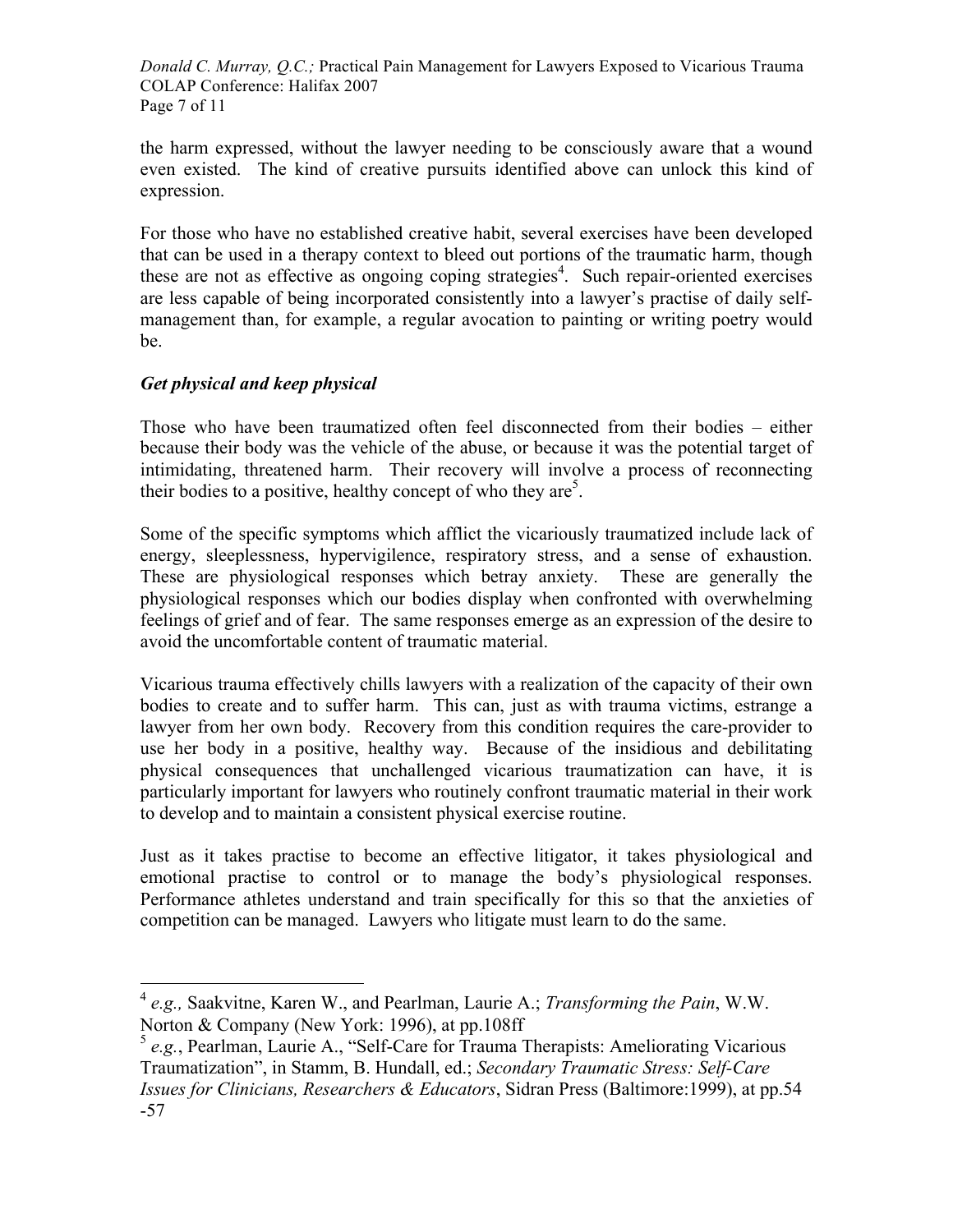*Donald C. Murray, Q.C.;* Practical Pain Management for Lawyers Exposed to Vicarious Trauma COLAP Conference: Halifax 2007 Page 8 of 11

The potential benefits of a consistent physical exercise routine – whether golf or ballroom dancing or cycling, lawn bowling or rowing or swimming - include the following: a) a consistent time during the day or during the week when the mind's attention is focused away from the traumatic material; b) the continual self-generation of a standard of physical accomplishment – the target scores or reps involved in the fitness routine chosen provide an integral gauge of achievement for constant self-assessment; c) a release of the debilitating physiological cramps associated with anxiety while generating natural body chemicals associated with improved mood; and, d) re-connecting with one's own body as part of renewing an understanding of the physical person being a positive part of one's whole being.

### *Maintain a connection with a community that is separate from your career*

One of the features of the lawyer's role with clients which puts her at risk of vicarious traumatization is the fact that she is professionally required to be empathic, responsible, and "in charge" as the care provider. These are all things that come from or out of the lawyer as a person because of her professional role. These obligations are also the burden that a lawyer, like a therapist or doctor, often carries as an integral part of her profession.

A lawyer needs time out to rest from these obligations of being a care provider. Lawyers dealing with traumatic material need to be able to participate in communities where they do not necessarily perform any responsible role. Lawyers need the opportunity to participate in communities where they are able to receive nurturing and care from others rather than being expected to continue to be givers.

Taking on the role of being a mere participant in something gives a lawyer that kind of opportunity. Whether this means that the lawyer participates in a book group or a model train group, joins a bowling league or attends square dancing evenings, or is a member of a cooking and travel group, does not matter. In any of these kinds of endeavours, the lawyer is part of something where her status as a lawyer, and where her work obligations, are largely irrelevant and unimportant to her qualification to participate in the group.

A lawyer is able to enjoy the replenishing benefit of being able to rely upon others, and to regenerate a connectedness with others, through these kinds of groups. The restorative effect of such participation comes from both the irrelevance of the lawyer's professional status, and the fact that the relationships between the lawyer and other members of the group do not exist because of some traumatic crisis. These kinds of activities give a lawyer the space to function and to re-acquaint with herself as a person distinct from her professional role.

## *Liberate your choices*

Earlier in this paper we discussed the importance of lawyers reminding themselves of the fundamental value of the work that they provide on behalf of clients. This is important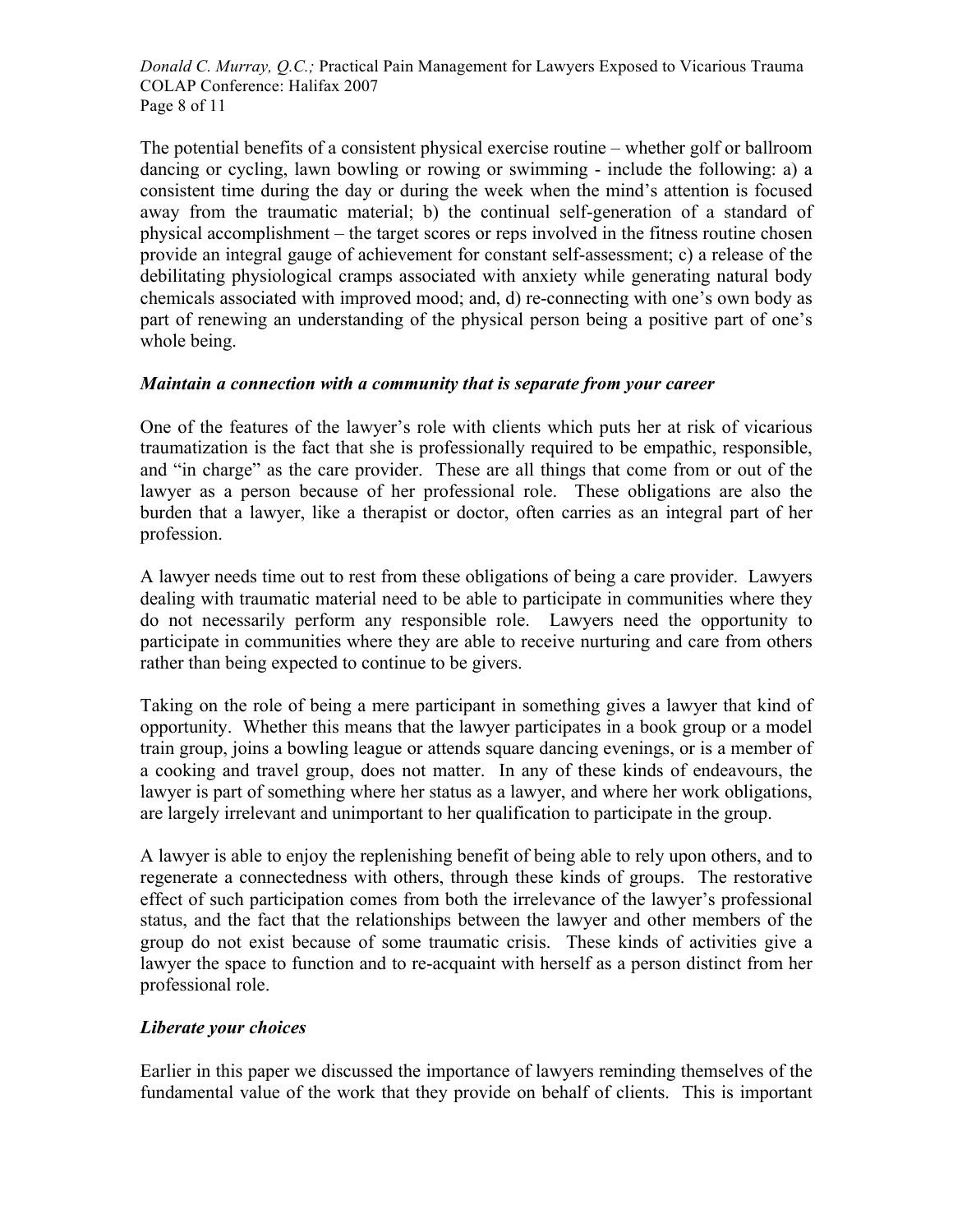*Donald C. Murray, Q.C.;* Practical Pain Management for Lawyers Exposed to Vicarious Trauma COLAP Conference: Halifax 2007 Page 9 of 11

because in the course of the repetitive and sometimes mundane tasks that we must perform as lawyers managing the consequences of a traumatic event, we can lose sight of the value that we are serving by participating in the legal process.

Even if we are able to remind ourselves of the value that we do contribute to the process on behalf of our clients, that value in a particular case or series of cases may be small in absolute terms. In order to sufficiently feed our needs to be involved and contributing members of society, it is often necessary to also involve ourselves in doing good outside the framework of our practices. By being a volunteer at the grassroots level of a nonadversarial organization such as a recreational children's sports team, or as a packer at a food bank, or by organizing refreshments for a social group, we can put ourselves in a position to experience doing positive good work, and obtaining some immediate acknowledgment and recognition for that good work.

The lawyer who places himself at a front-line volunteer position in any helping organization will be satisfying a need that all of us have – no matter how self-effacing we may be in public – to provide good for others. The advantage this provides to the lawyer whose workday efforts involve attempting to assist clients through cases involving traumatic material, is that the lawyer has an alternate source for community affirmation in his life. By engaging in community volunteerism, a lawyer will be liberating himself from a dependency on the traumatic problem. The lawyer will not need to depend on his ability to solve the insoluble to provide himself with a positive sense of human worth.

If a lawyer has no alternate source for developing pride and satisfaction in his life, that will be when a lawyer will start to become obsessive about his clients' traumatic material, and dubious about his own competence to make a difference on behalf of a client.

## *Vary your work diet*

A very practical strategy to prevent lawyers from being overwhelmed by traumatic material in their practises is to vary the work diet. If a lawyer is not always working with a traumatized clientele, and if a lawyer is able to do enabling legal work (such as wills and adoptions and home purchases and business incorporations), the special burdens of cases dealing with traumatic events are separated, and the impacts on the lawyer are moderated.

This kind of strategy serves the same objectives discussed earlier about finding volunteer work which permits a fairly quick and obvious boost to the lawyer's sense of being able to provide help and value in his community. By having a work diet that includes both emotionally difficult and emotionally uplifting casework, the lawyer will be able to use his workday to create an improved sense of self-worth.

A third benefit of varying the work diet is that it forces the lawyer to develop comparative perspectives on repetitive problems. One of the tragedies of burnout in a care provider such as a lawyer is that repetitive and constant service of a particular kind,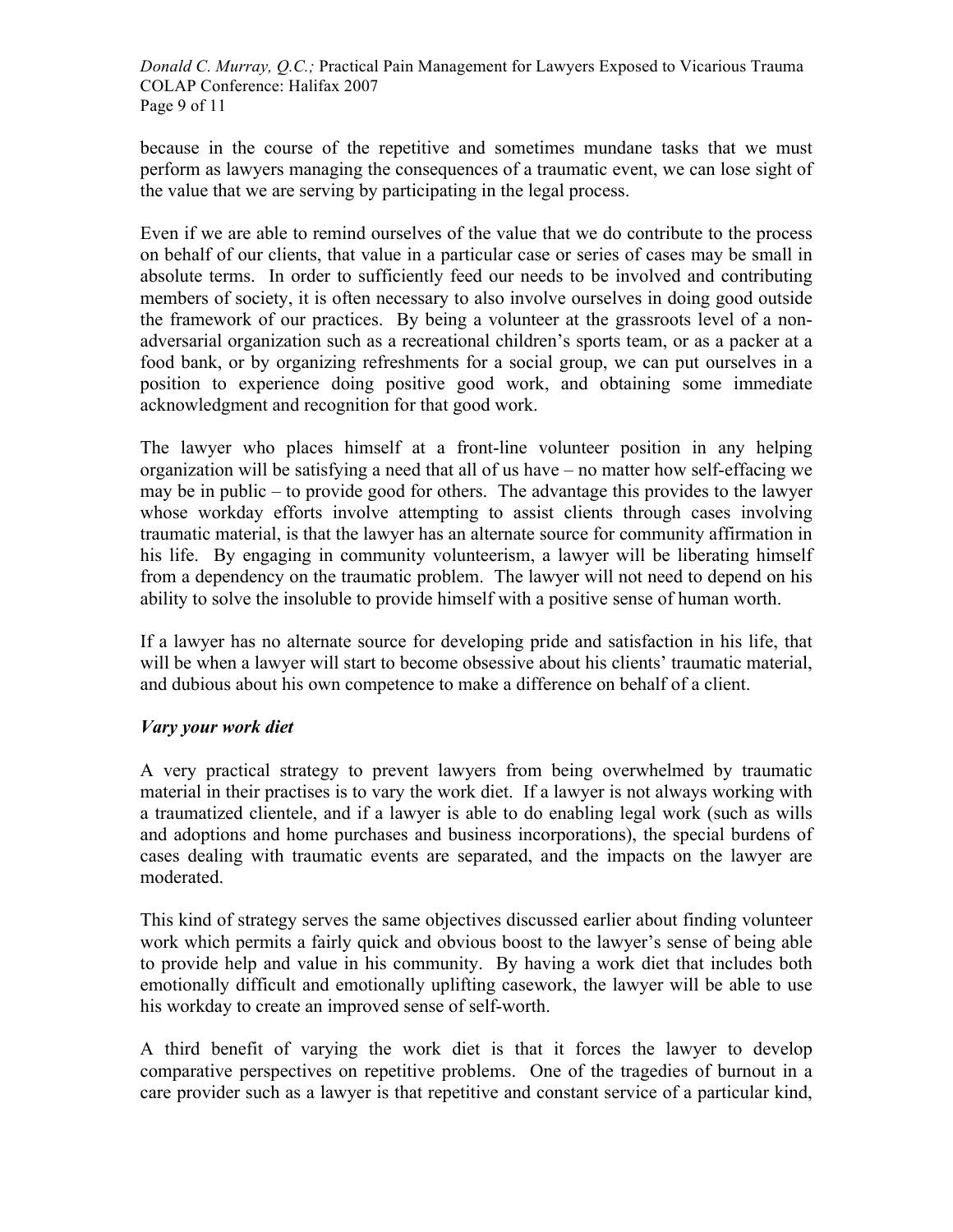*Donald C. Murray, Q.C.;* Practical Pain Management for Lawyers Exposed to Vicarious Trauma COLAP Conference: Halifax 2007 Page 10 of 11

producing fairly predictable results, can cause a lawyer to lose an appreciation for the uniqueness of each individual client's experience. With vicarious traumatization, the risk is similar – too steady a diet of child sexual abuse cases, for example, could lead to the lawyer focusing exclusively on the issue of "what actually happened" instead of on the issue of "what harm did you experience"?

By dealing with some clients who have not been traumatized, the lawyer can be reminded that not everyone coming into his office has some negative pathology to overcome. He may then be better able to return to the clients who are traumatized with a clearer vision, and more motivation, about how to help them get through their individual, difficult, and agonizing journeys. This should also remind the lawyer that eventually even his traumatized clients will recover. He will learn again that there can be an end point to the worst effects of trauma.

### *Find a spiritual home*

Confronting and successfully challenging the horrors brought into a lawyer's life by traumatized clients requires resources which go beyond the intellectual and the physical. Without a spiritual grounding, it can be difficult for a lawyer to maintain a moral grounding in terms of the service values that she brings to the legal process. Without a spiritual context to the lawyer's thinking, it may also become impossible for her to care or empathize about the client's personal harm and experience of recovery. That is why it becomes important for lawyers to recruit a spiritual element to their self-management. By doing so, the lawyer's professional work of helping a traumatized client can be elevated into a joint spiritual journey through a time of crisis.

A robust sense of spirituality also adds something critical to the lawyer's approach to any traumatic crisis situation. Spirituality is the resource which provides the kind of confidence and assurance that is the unfailing companion of a lawyer's competence. A lawyer's knowledge that he has the ability to effectively address the unknown in any problem is achieveable when the lawyer accepts the idea that her work is not hers alone. Her work in compassionately assisting others through trouble becomes an important gift from one human being to another. It is the kind of work that a creator or higher power would expect us to do, and will help us to do.

## *Conclusion*

In this paper I have provided a group of strategies that may be able to help lawyers manage, in a practical way, the pain that they will suffer when providing assistance to those whose traumatic experiences have legal implications. How particular lawyers manage this kind of work, and how successfully they manage it, will depend on their unique abilities and their commitment to remaining well for their clients. Some may combine strategies that I have separated. Others may find some suggested strategies impracticable.